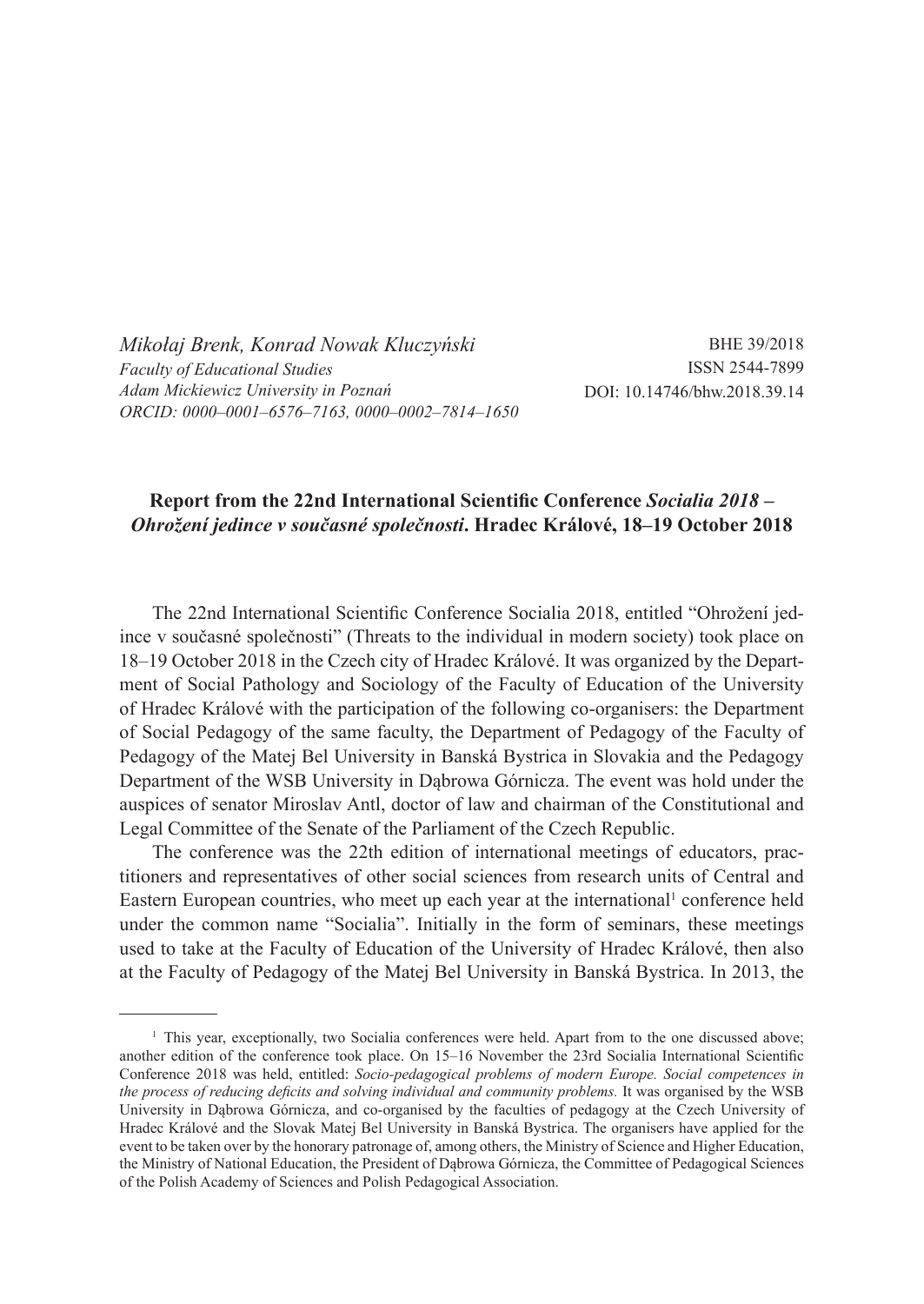Pedagogy Department of the WSB University in Dąbrowa Górnicza joined the organisers of these meetings. It was then that the first edition of Polish Socialia took place, entitled "Człowiek w obliczu wielkiej zmiany – wyzwania dla subdyscyplin współczesnej pedagogiki" (Human facing significant change – challenges for subdisciplines of modern pedagogy). As a result of cooperation of the above-mentioned universities, successive editions of the conference are taking place alternately in three countries.

The opening of this year's conference took place on 18 October in the auditorium of the building of the Faculty of Education of the University of Hradec Králové. Numerous conference participants, as well as students and employees of the Faculty were welcomed by, among others: doc. PhDr. Václav Bělík, Ph.D. and prof. PhDr. Blahoslav Kraus, CSc. – both from the Department of Social Pathology and Sociology, and then Miroslav Antl, doctor of law – senator of the Czech Parliament, chairman of the Constitutional and Legal Committee of the Senate of the Parliament of the Czech Republic, member of the Department of Social Pathology and Sociology of the UDF

The first session was a panel discussion *Threat to the individual (child) in contemporary society – selected problems*. The following scholars were invited to participate in the debate: Miroslav Antl, doctor of law; prof. PhDr. Blahoslav Kraus, and PhDr. Erich Stündl – philanthropist and visionary, Coordinator of the Criminal Prevention from the Czech town of Svitavy. This two-hour part of the conference was led by doc. PhDr. Václav Bělík.

After the lunch break, the building's lobby hosted a presentation entitled "*Current trends in the prevention and resolution of individual threats*". It consisted of a demonstration of actions taken by organizations cooperating with the Faculty, which deal on a daily basis with prophylaxis, prevention and combating social threats. Among the organisations presenting their activities, there was the Semiramis Primary Prevention Centre, a non-profit organisation operating since 2000, with offices in Nymburk and Hradec Králové. The activity of Semiramis covers Central Bohemia, Hradec Králové and Pardubice. The extensive activity of the organisation include work for children and educators of primary schools through the implementation of long-term programmes aimed at the basic prevention of risky behaviours, both dealing with the promotion of a healthy lifestyle and related to addiction. The Centre also conducts extensive consulting and training activities for teachers and parents.

The afternoon session was divided into four parallel sections. The first section consisted of papers presented by the students of pedagogy from the academic centres in the Czech Republic and Slovakia. The subjects of the speeches concerned, among others cybercrime, values and norms of young people at leisure, social symbols in the context of the behaviour of modern youth, threats concerning pupils and associated with the virtual environment, supporting the reading skills of children from children's homes, development trends of juvenile delinquency and ways to globally prevent risky behaviours. The second section presented results of research on the problems of the modern family. The list of issues raised included topics such as: marginalisation and exclusion of adults with intellectual disabilities, suicides and suicide attempts in Poland among children and teenagers, family environment of teenage children with a sense of loneliness; functioning of a family with